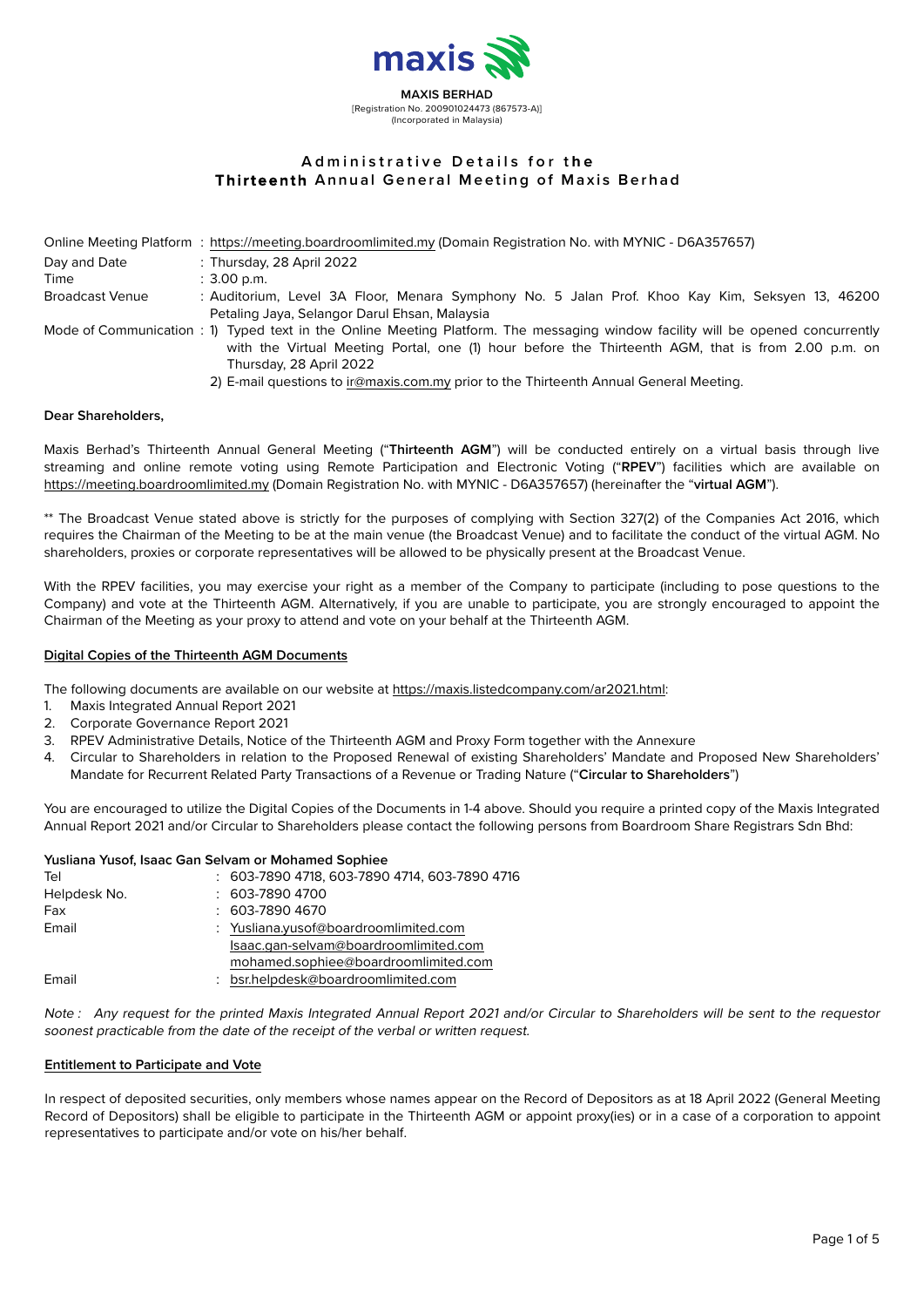

## **Proxy**

- a. Since the Thirteenth AGM will be a virtual meeting, all eligible members are advised to participate in the Thirteenth AGM vide remotely by registering yourself through https://investor.boardroomlimited.com so that you would be able to participate in the virtual AGM.
- b. If you are a member and you are not able to participate the Thirteenth AGM via RPEV facilities, and you wish to appoint a proxy to vote on your behalf, in line with the Guidance and Frequently Asked Questions on the Conduct of General Meetings for Listed Issuers released by the Securities Commission Malaysia on 18 April 2020 and revised on 16 July 2021 ("**SC Guidance Note**"), we strongly encourage you to appoint the Chairman of the meeting as your proxy and indicate the voting instructions in the instrument appointing a Proxy ("**Proxy Form**"). To ensure that the voting is conducted properly, a scrutineer will verify the poll results. Please submit your Proxy Form in accordance with the notes and instructions printed therein.
- c. If you are a member and wish to participate in the Thirteenth AGM yourself, please do not submit any Proxy Form. If you have lodged a Proxy Form and you subsequently wish to participate in the Thirteenth AGM yourself, kindly follow the steps under the heading "Revocation of Proxy" as set out herein.
- d. The appointment of proxy may be made in a hardcopy form or by electronic means as follows:

## **In Hardcopy Form**

The Proxy Form shall be deposited at the office of the Share Registrar of the Company at Boardroom Share Registrars Sdn Bhd, at Ground Floor or 11th Floor, Menara Symphony, No. 5, Jalan Prof. Khoo Kay Kim, Seksyen 13, 46200 Petaling Jaya, Selangor Darul Ehsan, Malaysia no later than Wednesday, 27 April 2022 at 3.00 p.m.

### **By Electronic Means**

The Proxy Form must be submitted:

- 1) to the Share Registrar of the Company, Boardroom Share Registrars Sdn Bhd via e-mail to bsr.helpdesk@boardroomlimited.com, no later than Wednesday, 27 April 2022 at 3.00 p.m., or
- 2) via electronic means ("**e-Proxy**") through the Boardroom Smart Investor Portal at https://investor.boardroomlimited.com by logging in and selecting "**Submit eProxy Form**" no later than Wednesday, 27 April 2022 at 3.00 p.m. (please refer to the RPEV Administrative Details and the Annexure to Proxy Form available at https://maxis.listedcompany.com/ar2021.html for further information on electronic submission).
- e. Please refer to the notes in the Notice and Proxy Form of the Thirteenth AGM for detailed explanations.

## **Corporate Shareholders, Authorised Nominees and Exempt Authorised Nominees**

- a. Corporate shareholders, Authorised Nominees and Exempt Authorised Nominees may appoint your own proxy or proxies to participate and vote remotely at the Thirteenth AGM of the Company via RPEV facilities. In line with the SC Guidance Note, we strongly encourage corporate shareholders, Authorised Nominees and Exempt Authorised Nominees to appoint the Chairman of the Meeting as your proxy and indicate the voting instructions in the Proxy Form. Please follow the procedures provided in the explanatory notes in the Notice of the Thirteenth AGM and Proxy Form of the Thirteenth AGM for the appointment of proxy and the procedures below.
- b. Any corporate shareholder who wishes to appoint a representative instead of a Proxy to participate and vote remotely at the Thirteenth AGM via RPEV facilities, are requested to refer to the procedures below.

### **Revocation of Proxy**

If you have submitted your Form(s) of Proxy and subsequently decide to appoint another person or wish to participate in the virtual AGM, please write in to bsr.helpdesk@boardroomlimited.com to revoke the earlier appointed proxy twenty-four (24) hours before the Thirteenth AGM.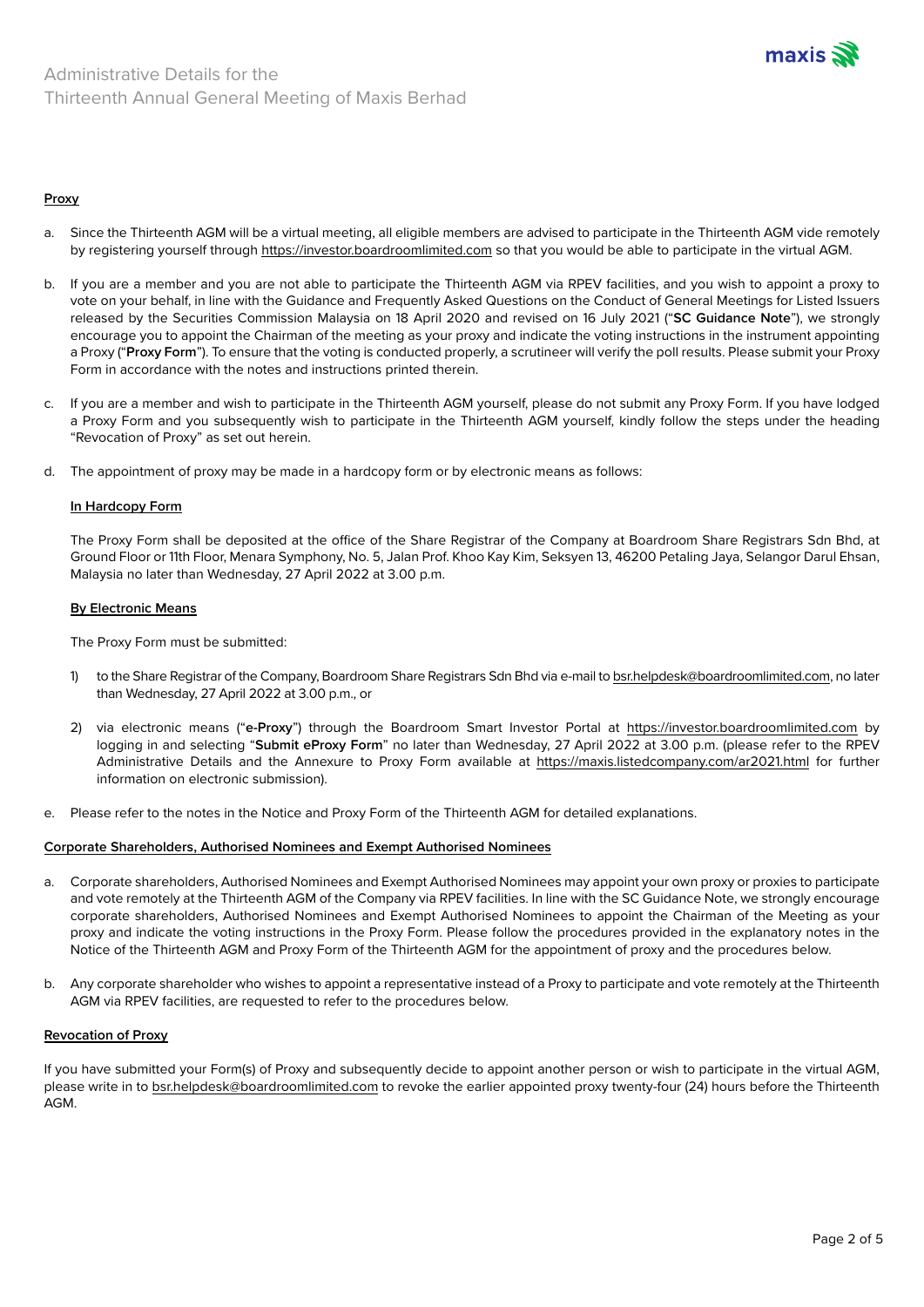

## **Voting Procedure**

- 1. The voting will be conducted by poll in accordance with Paragraph 8.29A of Main Market Listing Requirements of Bursa Malaysia Securities Berhad. The Company has appointed Boardroom Share Registrars Sdn Bhd as Poll Administrator to conduct the poll by way of electronic voting ("**e-Voting**") and SKY Corporate Services Sdn Bhd as the Scrutineer to verify the poll results.
- 2. During the virtual AGM, the Chairman will invite the Poll Administrator to brief on the e-Voting housekeeping rules. The voting session will commence as soon as the Chairman calls for the poll to be opened and until such time when the Chairman announces the closure of the poll.
- 3. For the purposes of this AGM, e-Voting will be carried out via the following voting devices:
	- a) Personal smart mobile phones;
	- b) Tablets; or
	- c) Laptops
- 4. There are 2 methods for members and proxies who wish to use their personal voting device to vote remotely. The methods are:
	- a) Using QR Scanner Code given in the email to you along with your remote participation User ID and Password; or
	- b) Access website URL https://meeting.boardroomlimited.my
- 5. The Scrutineer will verify the poll result reports upon closing of the poll session by the Chairman. Thereafter, the Scrutineer will announce the results and the Chairman will declare whether the resolutions put to vote were successfully carried or not.

### **Steps for Registration for RPEV facilities**

- 1. Please note that this option is available to:
	- (i) individual members;
	- (ii) corporate shareholders;
	- (iii) Authorised Nominees; and
	- (iv) Exempt Authorised Nominees.
- 2. If you choose to participate in the meeting online, you will be able to view a live webcast of the meeting, ask the board questions and submit your votes in real time whilst the meeting is in progress.
- 3. Kindly follow the steps below on how to request for login ID and password in order for members to participate in the virtual AGM.

## **Step 1 – Register Online with Boardroom Smart Investor Portal (for first time registration only)**

[Note: If you have already signed up with Boardroom Smart Investor Portal, you are not required to register again. You may proceed to Step 2. Submit request for Remote Participation user ID and password.]

- a. Access website https://investor.boardroomlimited.com
- b. Click <<**Register**>> to sign up as a user.
- c. Complete registration and upload softcopy of MyKad (front and back) or Passport in JPEG, PNG or PDF format.
- d. Please enter a valid email address and wait for Boardroom's email verification.
- e. Your registration will be verified and approved within one (1) business day and an email notification will be provided to you.

### **Step 2 – Submit Request for Remote Participation User ID and Password** [Note: The registration for remote access will be opened on 30 March 2022.]

### **Individual Members**

- Login to https://investor.boardroomlimited.com using your user ID and password from Step 1 above.
- Select "**MAXIS BERHAD THIRTEENTH (13th) ANNUAL GENERAL MEETING**" from the list of Corporate Meetings and click "**Enter**".
- Click on "**Register for RPEV**"
- Read and agree to the terms & conditions and click "**Next**".
- Enter your CDS Account Number and thereafter submit your request.

 $maxis$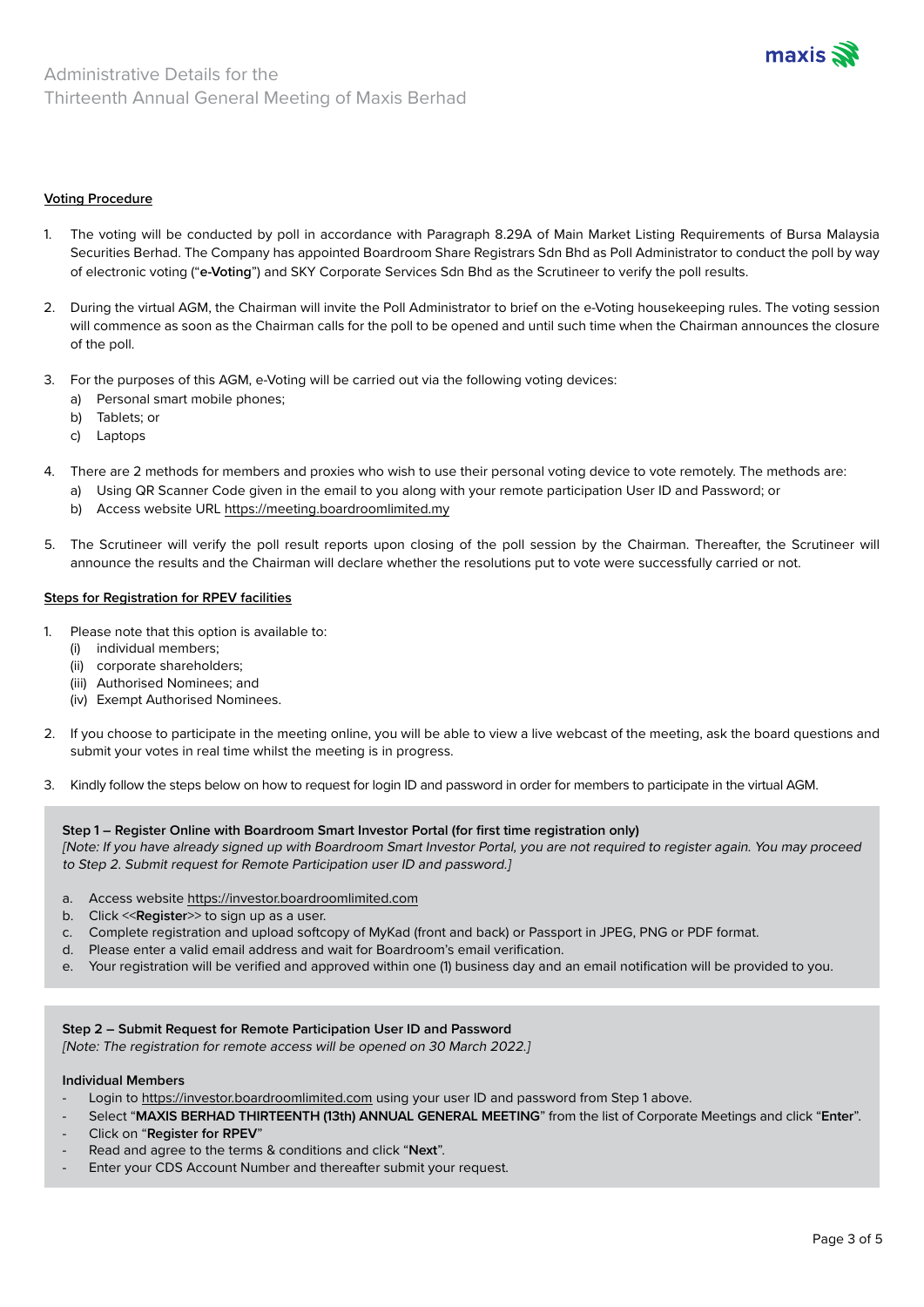# **Corporate Shareholders, Authorised Nominee and Exempt Authorised Nominee**

Write in to bsr.helpdesk@boardroomlimited.com by providing the name of Member, CDS Account Number accompanied with the Certificate of Appointment of Corporate Representative or Form of Proxy (as the case may be) to submit the request.

Please provide a copy of corporate representative's MyKad/Identification Card (front and back) or Passport in JPEG, PNG or PDF format as well as his/her email address.

- a. You will receive a notification from Boardroom that your request has been received and is being verified.
- b. Upon system verification against the AGM's Record of Depositors as at 18 April 2022, you will receive an email from Boardroom either approving or rejecting your registration for remote participation.
- c. You will also receive your remote access user ID and password along with the email from Boardroom if your registration is approved.
- d. Please note that the closing time to submit your request is at 3.00 p.m. on Wednesday, 27 April 2022 (24 hours before the Thirteenth AGM).

# **Step 3 – Login to Virtual Meeting Portal**

[Please note that the quality of the connectivity to Virtual Meeting Portal for live web cast as well as for remote online voting is highly dependent on the bandwidth and the stability of the internet connectivity available at the location of the remote users.]

- a. The Virtual Meeting Portal will be open for login starting one (1) hour before the commencement of the Thirteenth AGM at 2.00 p.m. on Thursday, 28 April 2022.
- b. Follow the steps given to you in the email along with your remote access user ID and password to login to the Virtual Meeting Portal. (Refer to Step 2 (c) above)
- c. The steps will also guide you how to view live web cast, ask questions and vote.
- d. The live web cast will end and the messaging window will be disabled the moment the Chairman announces the closure of the Thirteenth AGM.
- e. You can now logout from Virtual Meeting Portal.

Members who are unable to participate in our virtual Thirteenth AGM are strongly encouraged to appoint the Chairman of the meeting as proxy to vote on their behalf. You may use Boardroom Smart Investor Portal proxy appointment service to submit your proxy appointment.

# **Participation through Live Webcast, Question and Voting at the virtual AGM**

The Chairman and the Board of Directors will endeavour to respond to questions submitted by members which are related to the resolutions to be tabled at the Thirteenth AGM and performance of the Company.

Members may proceed to cast votes on each of the proposed resolutions, to be tabled at the Thirteenth AGM, after the Chairman has opened the poll on the resolutions. Members are reminded to cast their votes before the poll is closed.

## **Presentation at the virtual Thirteenth AGM**

Members who participate at the virtual Thirteenth AGM are able to view the Company's presentation or slides via the live webstreaming. The outcome of the AGM, Company's presentation or slides and including responses to the Minority Shareholders Watch Group's questions (if any) will be posted on the Company's website soonest practicable.

## **Procedures for the virtual Thirteenth AGM**

The Login User Guide for participation, posing questions and voting at the Thirteenth AGM, will be emailed to you together with your remote access user ID and password once your registration has been approved.

You must ensure that you are connected to the internet at all times in order to participate and vote when the Thirteenth AGM has commenced. Therefore, it is your responsibility to ensure that connectivity for the duration of the meeting is maintained. Kindly note that the quality of the live streaming is dependent on the bandwidth and stability of the internet connection at the location of the remote participants.